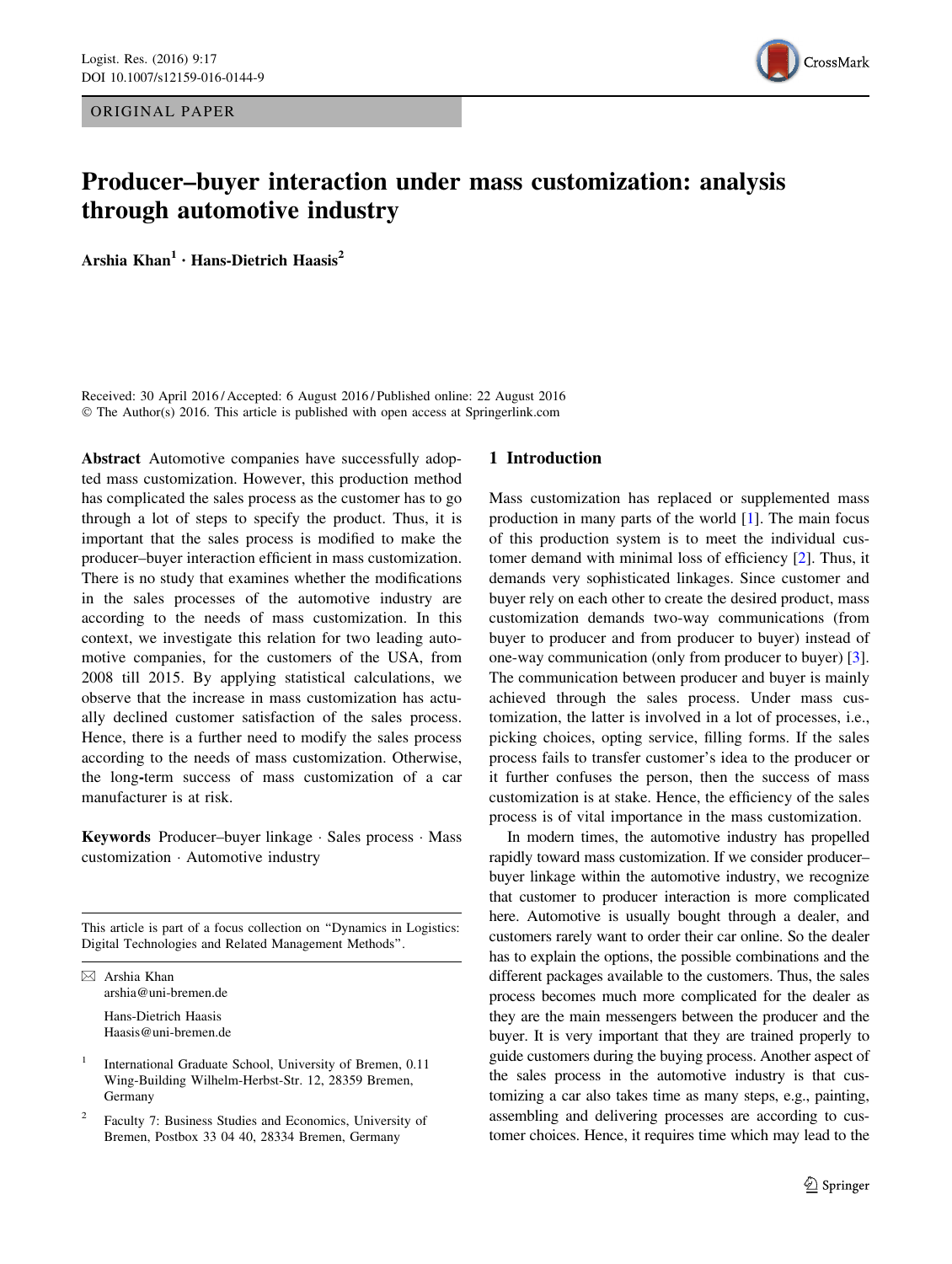decrease in the satisfaction of the customer. All these factors demonstrate that adoption of mass customization is much more complex in the automotive industry than in other small products industries [\[4](#page-5-0)]. However, despite all these challenges, many automotive companies adopted mass customization quite successfully.

Since mass customization complicates the sales process for automotive companies, it is important to investigate whether the automotive companies have modified the sales process according to the needs of mass customization or not. As here exists no such study, we investigate the association between mass customization and sales process efficiency for two leading automotive companies (which are quite successful in the adoption of mass customization) and evaluate that whether they are also successful in the modification of the sales process. To address the problem in more detail, we analyze the existing literature in Sect. 2. In Sect. [3,](#page-2-0) we investigate the problem through a statistical investigation of two automotive companies. In Sect. [4,](#page-3-0) we discuss the results of the statistical calculations. Last, we conclude our work and give an outlook on future studies in Sect. [5.](#page-4-0)

# 2 Literature analysis

Although mass customization provides customer with large number of varieties, this does not automatically generate an added value for the customer [[5\]](#page-5-0). It is observed that high level of options offered to customer may confuse him instead of increasing his satisfaction. It may also lead to the production of the product which is not desired by the customer [[6\]](#page-5-0). Moreover, it is investigated that the relationship between numbers of choices offered and perceived satisfaction can be bidirectional. Customers can be overwhelmed by the high number of choices while in some cases it is found that customer may find large assortments as frustrating [\[7](#page-5-0)]. Selection process can be complicated long, and customer might experience an uncertainty. Sales management is one of the tools to get customer out of this frustration and uncertainty, and it should be designed to simplify the relation between customer and producer [[8\]](#page-5-0). In other words, we can say that mass customization requires customized marketing strategies. It needs sophisticated changes in the sales process which should be focused to comfort customer during configuration process, and mass customization is thought to be a step toward realization of mass customization [[9\]](#page-5-0). There are many literatures which emphasize on the different production strategies under mass customization. However, research on how customers will co-design with producer is very rare [\[8](#page-5-0)]. Companies claim to produce thousands of different products under mass customization, but the question arises that do these companies translate their ability to produce thousands of products into shopping and purchasing attitude of customer. Thus, in the current study, the main focus is to investigate customer satisfaction perceived from the sales processes, while the adoption of mass customization. To make our analysis more specific, we are addressing this issue for the automotive industry.

By considering mass customization under automotive industry, we figured out that relation between producer and buyer becomes more complex here. The main reason is that in the automotive industry, this relation is distorted by the third party ''dealer''. Since the relation is not direct, it needs sophistication. Moreover, since it takes time and complexities to produce a car, so in-time delivery also becomes a problem. Thus, various such factors, e.g., dealers, dealership facility, selling management, delivery time, complicate the sales procedure [[4\]](#page-5-0). It is also investigated that different e-services (which include different online services of ordering, complaining, configuring, etc.) could be used to facilitate customer in mass customization process. [[10\]](#page-5-0). However, in the case of automotive customers, it is observed that customer relies more on dealer as compared to these e-services [[11\]](#page-5-0). So customer value achievement under mass customization in automotive industry is of greater concern [\[4](#page-5-0)].

Importance of customer satisfaction from sales process for the automotive industry has been emphasized in the literature also [[12\]](#page-5-0). There is a study about Portugal that reveals different factors behind customer satisfaction for automotive industry. It investigates the relation between producer and customer via qualitative analysis, for three automotive companies: Toyota, Ford and Renault. It emphasizes that selling behavior, supportiveness provided, after sales services and perceived quality have a significant role toward customer satisfaction [\[12](#page-5-0)]. Sales strategies should be given importance to make the customer more satisfied. It should not be ignored that the producer to buyer interaction is one of the major concerns of the supply chain; this part has an important role in the achievement of getting higher customer value and has got a significant place in the modern supply chain [\[13](#page-5-0)]. Moreover, it should also be noted that mass customization has given different results to different companies. Volkswagen claims to save \$1.7 billion annually [[14\]](#page-6-0), while Opel lost \$747 million in 2011 [[15\]](#page-6-0). This is due to different operational strategies [\[4](#page-5-0)]. So, sales modifications for automotive industry under mass customization are a matter of concern.

The above-mentioned arguments lead to a question that whether in the automotive industry has the sales process been modified according to the needs of mass customization. If we look into the literature, we cannot find any study which specifically deals with this issue. The purpose of this paper is to fill this literature gap. Our focus will be to consider the implications of mass customization on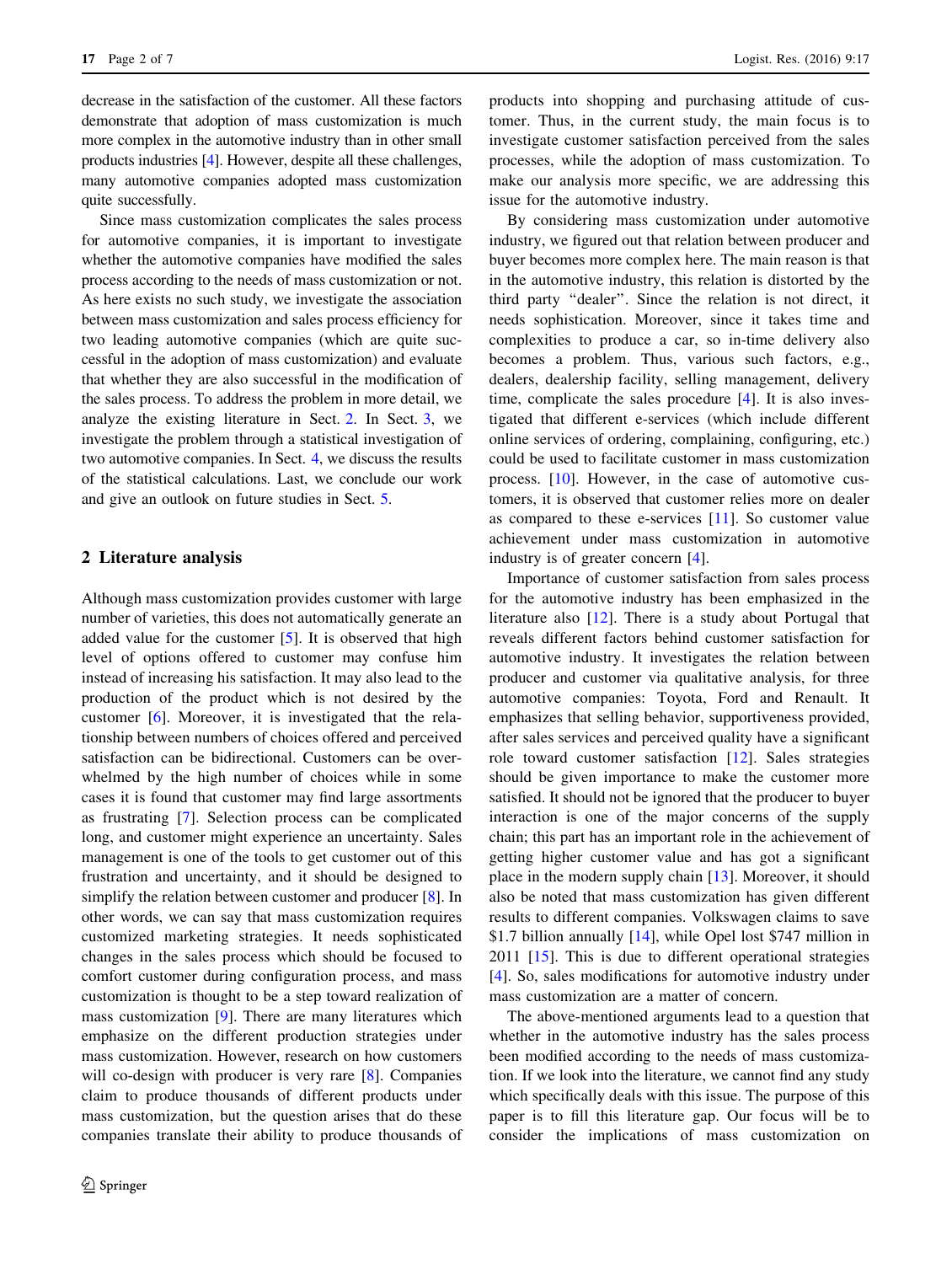<span id="page-2-0"></span>producer–buyer relationship in downstream supply chain. Hence, we will investigate whether modifications adopted by car companies are sufficient to meet the challenges of mass customization or not.

# 3 Methodology

To address the research problem, we are taking two cases from the automotive companies. The selected companies have adopted mass customization successfully, and this will help us to figure out that whether the companies also focused on the modification of downstream supply chain. Our focus will be on the quantitative analysis. First, we fix measures for the satisfaction of customer regarding the buying process and for the mass customization itself. Based on these data, we perform a statistical analysis.

### 3.1 Data analysis

In the current study, we have chosen to analyze the data for US automotive customers of BMW and Mercedes-Benz from 2008 till 2015.

#### 3.1.1 Measuring the extent of mass customization

Mass customization can be measured by investigating the number of available options. Automotive companies are providing different options to customers for tailoring their products. However, for a customer, the selection of advanced options like driver assistance package and different sports packages is much more difficult than color selections. So, most automotive companies provide yes/no options for advanced packages, while for the upholstery, trim and exterior colors different choices have to be opted. The measure of the extent of customization is called cusoptions for wheel,  $x5 =$  no of individual options available,  $x6 =$  no of additional packages,  $x7 =$  no. of steering wheel options.

For both of the selected companies, customers are allowed to customize the car through phenomena known as ''Build your own car''. We evaluated CE for different models of each company, i.e., for Mercedes-Benz the evaluated models are C class, E class, G class, Cls class and S class, while for BMW series 7, 6, 3 and 1 are used. It is found that for each company in each year, customization options are almost same for all models. However, to get more valid results, we evaluated CE for every model separately and took the averages to get the final values, shown in Table [1](#page-5-0) in ''Appendix''.

#### 3.1.2 Satisfaction perceived by the customer

To measure customer satisfaction regarding the sales process, we follow the approach introduced in the J.D. Power studies [[16](#page-6-0)]. There, the authors constructed a number of indicators, which describe different aspects of automotive companies.

One of the significant indexes developed by the study is sales satisfaction index (SSI), which gives a comprehensive analysis of the new-vehicle purchase experience from the customer perspective response with respect to purchase, delivery, sales and price. We employ the SSI index to measure for satisfaction given two different categories: buyers (who ultimately buy the product) and rejecters (who due to some of the reason leave the product). In accordance with the J.D. Power studies, we utilized a weight of 51 % for buyers and 49 % for rejecters [\[16](#page-6-0)] to compute SSI for US automotive customers via the formula shown in Eq. 2. Since SSI is constructed by using a large amount of data, it allows to generate a meaningful picture of customer satisfaction regarding the sales process.

 $\frac{Buyers}{SSI = f}$  (Working out of deal, Delivery process, Dealership facility, sales person, Price Fairness, Facility, Inventory, Experience Negotiations) Buyers

 $(2)$ 

tomization extent (CE). It is comprised of the number of options available for trim, paint, packages, upholstery, wheels, etc.

$$
CE = \prod_{i=1}^{7} xi
$$
 (1)

where  $x1 =$  no. of options for paint,  $x2 =$  no. of options for upholstery,  $x3 =$  no. of options for trim,  $x4 =$  no of

The weights for subcategories proposed in [\[16](#page-6-0)] are given in Table [2](#page-5-0), shown in ''Appendix''. We like to note that all variables shown in Table [2](#page-5-0) are impacted by mass customization. Since mass customization adds a lot of complexity to the buying process, it demands modern dealership facilities, informed sales persons and efficient dealing. Similarly, delivery time is important in the case of mass customization because cars are mainly assembled after the placement of the customer's order.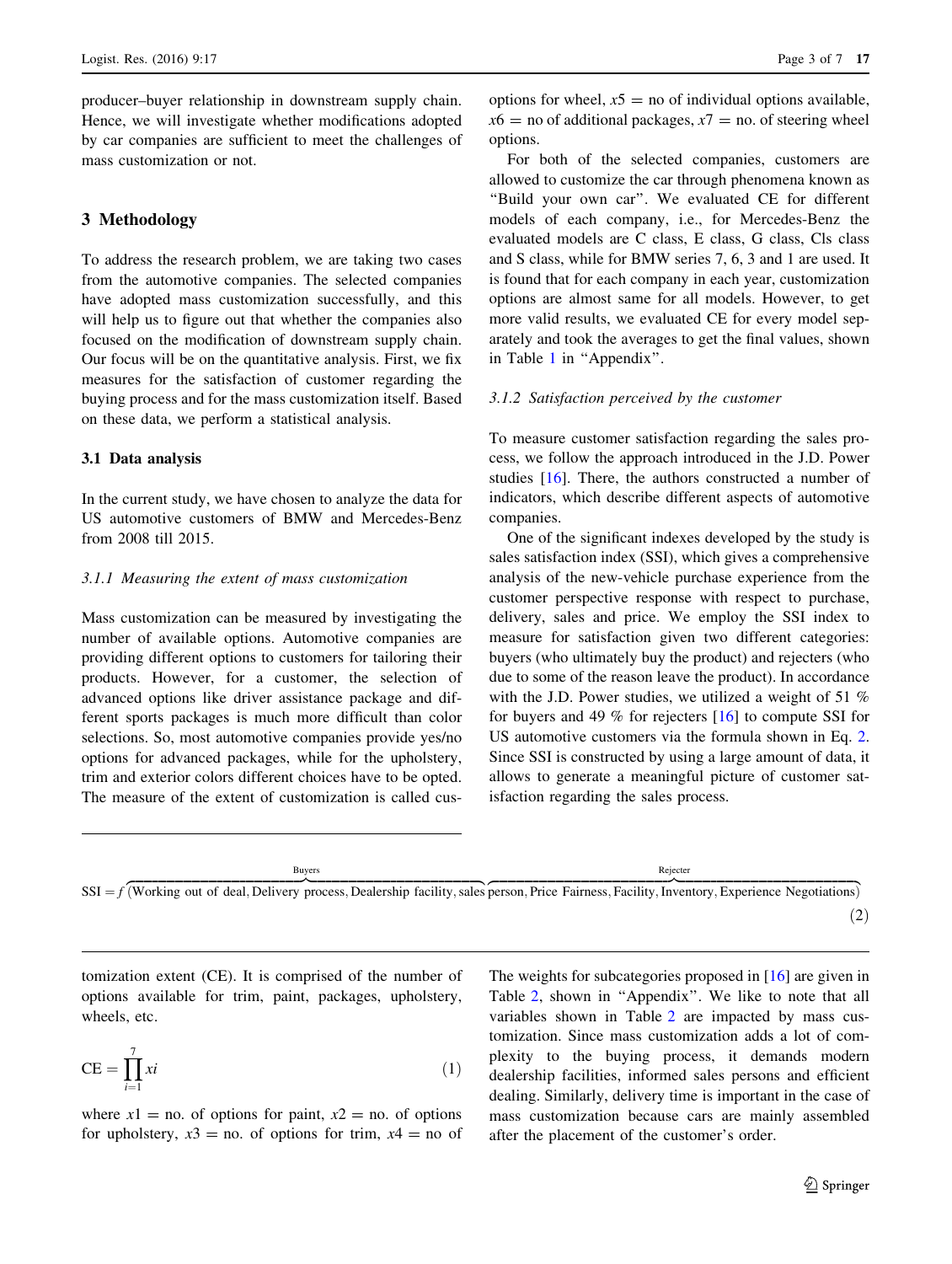#### <span id="page-3-0"></span>3.2 Measuring relation between CE and SSI

Data organized for CE and SSI are shown in Table [3,](#page-5-0) in ''Appendix''. After getting quantitative data on both indicators for the mentioned companies, we can use statistical techniques to analyze the relation between the two. To measure the link between the two variables, we utilized the Spearman rank correlation  $[17]$  $[17]$ . This test is without any limitations; thus, it can give us meaningful details regarding the interdependency of the variables.

### 3.2.1 Spearman ranks correlation test

Spearman rank correlation is used to investigate the strength of the link between two data sets. It is an alternative to linear regression and correlation. There are several advantages of using Spearman rank. Most importantly, it helps to get rid of outliers. The null and alternative hypothesis for the test are as follows:

### $H_0$  There is no relation between two variables

#### $H_1$  There is relation between two variables

The Spearman rank correlation can be calculated with the help of the following formula:

$$
r = 1 - \frac{6\sum d_i^2}{n(n^2 - 1)}\tag{3}
$$

where we use  $d_i = \text{CE}_i - \text{SSI}_i$ , for respective years i and n represents the number of observations for SSI or CE.

The value of the coefficient "r" ranges from  $-1$  to  $+1$ . If the value turns out to be zero, we will accept the null hypothesis, otherwise we reject it. The r value of  $-1$ suggests that the relation is strongly negative, while  $+1$ suggests that two variables are correlated strongly positive [\[18](#page-6-0)].

### 3.2.2 Validation of the test results

In statistics, it is important to validate the result obtained from any test. Here, we apply a significance test to determine whether the results obtained from the Spearman rank correlation regarding the association between mass customization and sales process efficiency are valid or not. Most commonly the  $T$  test is used for this purpose [[19\]](#page-6-0). We apply the  $T$  test with the following null and alternative hypothesis:

 $H_0$  There is no correlation between mass customization and sales efficiency in the population

 $H_1$  There is correlation between mass customization and sales efficiency in the population

$$
t = r/\sqrt{(1 - r^2)/(n - 2)}
$$
 (4)

where r is the Spearman coefficient, calculated from Eq. 3, and n represents the number of observations for SSI or CE.

The results of the  $t$  tests are checked with the help of rule of thumb for this test, which states that ''If the T value is greater than |2|, it shows that relation between the two variables is statistically significant, so we can reject the null hypothesis and vice versa'' [[20\]](#page-6-0). Rule of thumb is estimated for a 95 % confidence interval.

## 4 Results

Utilizing the data and methods from Sect. [3](#page-2-0), we obtain the following results.

Results from Spearman rank correlation test Source: Authors calculation

| Test                                     | Company                                  | $\mathbb{R}$ |                 | <i>T</i> value Interpretation                  |
|------------------------------------------|------------------------------------------|--------------|-----------------|------------------------------------------------|
| Spearman rank BMW<br>correlation<br>test |                                          |              | $-0.64$ $-2.04$ | Strong and<br>significant<br>negative relation |
|                                          | Mercedes- $-0.29$ $-0.28$<br><b>Benz</b> |              |                 | Week and<br>insignificant<br>negative relation |

As shown in the table, the results from the test are similar for both companies regarding respective signs but are different in impact and significance. Overall, the results are negative for both companies. This shows that the correlation between mass customization and satisfaction regarding the sales process is negative. We cannot say that the rise in one variable causes decline in other, as correlation does not mean causality. However, we can say that with the overall rise in mass customization producer–buyer linkage is weakened. This implies that the sales process is not modified according to the needs of the new production system in both automotive companies.

The results of the two companies are different in strength and significance. In the case of BMW, we observe that company has a vast program for carrying out mass customization. The company has developed various options in design and combination. However, we see that with the increase in the mass customization, the satisfaction from the sales process has declined significantly. There is a strong negative and significant relation between mass customization and sales process efficiency, which shows that the sales process was not modified accordingly. The results from Mercedes-Benz are not different from BMW.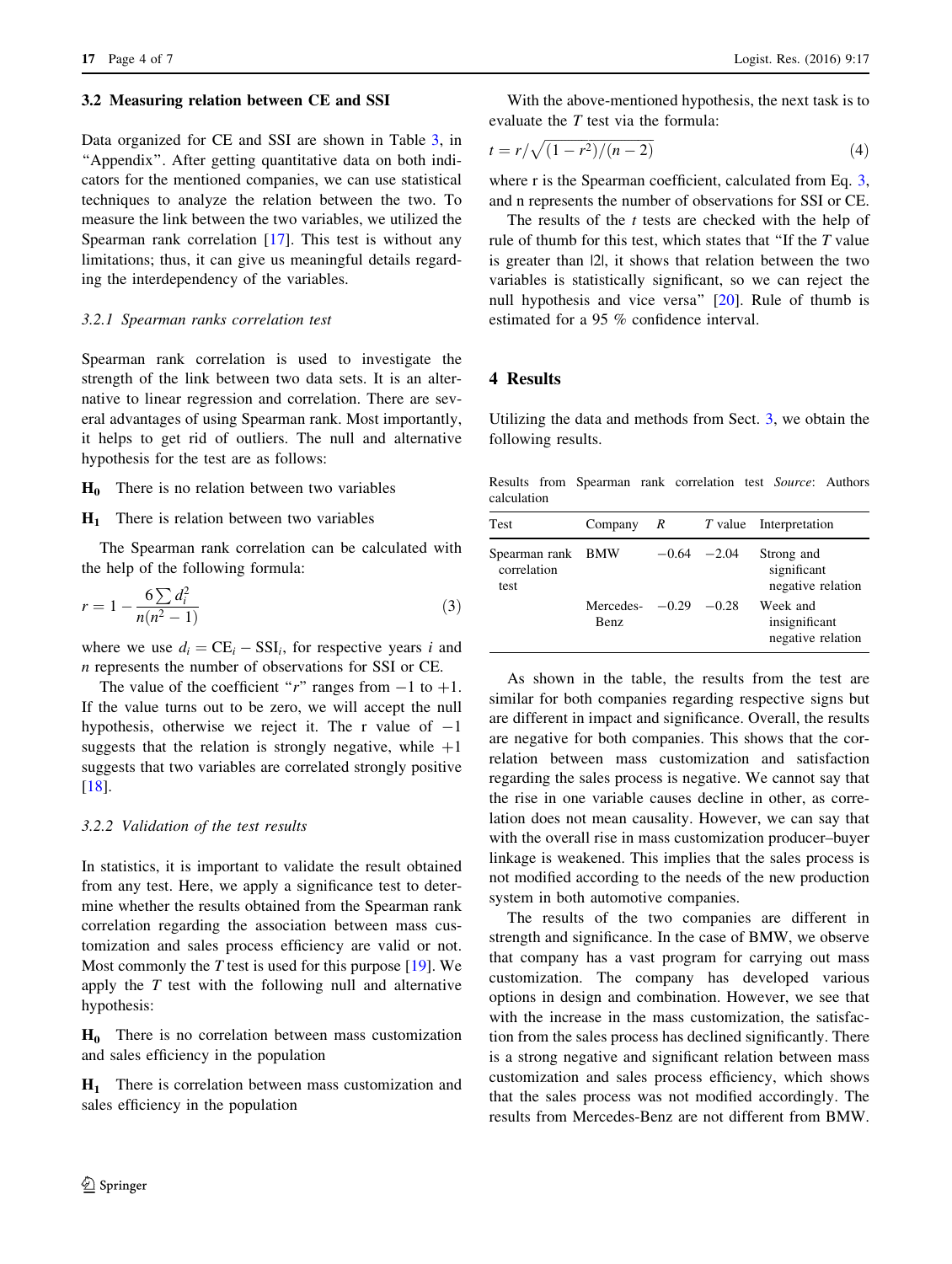<span id="page-4-0"></span>Yet, unlike BMW there is weak and insignificant negative relation between the mass customization and sales process efficiency. This implies that Mercedes-Benz should also improve the sales process efficiency. However, it must be noted that the customization program of Mercedes-Benz has not declined the customer satisfaction from sales process as much as in the case of BMW.

Hence, the above-mentioned results imply that the modification of the sales process is not sufficiently elaborated. It should be noted that in calculating SSI, delivery time has also been taken into account. With the advance in customization, it becomes difficult to customize the product in time, which causes unrest in the customers. Furthermore, with the increase in delivery time, customer preference and choices may change leading to decrease in his level of satisfaction. Another important reason behind these results can be involvement of the third party. As the above-mentioned studies are for USA, it must be noted that most people prefer to buy through a dealer instead of buying online [[18\]](#page-6-0). The dealer has the responsibility to read the customers mind and transfer it to a producer. Thus, if the dealer fails, it results in customer dissatisfaction regarding the sales process or even in the dissatisfaction regarding the mass customization.

Moreover, we like to note that these results do not mean that mass customization is unsuccessful in the mentioned companies; it might be possible that two companies are very efficient in the adoption of mass customization from different prospects; however, the companies have not sufficiently modified the sales process.

# 5 Conclusion and future outlook

Mass customization attracts customers but at the same time, it complicates the downstream supply chain. The main reason for this is that in mass customization the producer has to read the customer mind, a phenomenon which influences the producer–buyer relation. There is enough literature which shows how production should be modified to meet the needs of mass customization. However, the importance of modifications in the sales procedure is ignored. The question is raised in this study that whether in the automotive industry the modifications carried out in the sales procedure are enough to meet the requirements of mass customization.

To investigate this question, we considered the cases of two automotive companies, BMW and Mercedes-Benz. We evaluated the quantitative data for the customers of the USA for both companies from 2008 to 2015. Firstly, we

developed an indicator to measure the extent of customization (CE). Secondly, to measure the sales process efficiency, we used the SSI developed by J.D. Power studies. After organizing data, we used statistical tests to compute the correlation between customization extent and efficiency in the sales process via the Spearman rank correlation test. Moreover, we applied the  $T$  test to check the significance. The results obtained were negative for both companies which imply that with the increase in mass customization the efficiency in the sales process has declined, or in other words, producer–buyer linkage has weakened. However, the results of Mercedes-Benz are better than of BMW. The former has weak and insignificant association between SSI and CE, while the latter has strong negative and significant relation. Yet, both companies need to consider further modifications in the sales process.

Literature focuses a lot on modifications in the production procedure, while there is hardly any study which brings out the importance of sales management under mass customization or suggests how sales procedures should be modified to meet mass customization challenges. To fill this gap, this paper brings out that sales procedures modifications under mass customization should be given significant importance. The empirical analysis showed that automotive companies are not modifying the sales procedures enough to meet customization challenges. Producer to buyer interaction should be made as simple as possible. There is need to bring out more sophisticated changes in sales procedures under mass customization. Many sales criteria like simple selection process, delays in delivery, price fairness and dealer's availability are the areas to focus on, apart from the different mass customization production techniques. Moreover, further work can be done to validate the results of this study through expert interview, analyzing the above-mentioned variables for forecasting purposes or using other statistical techniques.

Acknowledgments This research is supported by the GSSP program of the IGS funded by the DAAD.

Open Access This article is distributed under the terms of the Creative Commons Attribution 4.0 International License ([http://crea](http://creativecommons.org/licenses/by/4.0/) [tivecommons.org/licenses/by/4.0/\)](http://creativecommons.org/licenses/by/4.0/), which permits unrestricted use, distribution, and reproduction in any medium, provided you give appropriate credit to the original author(s) and the source, provide a link to the Creative Commons license, and indicate if changes were made.

# Appendix

See Tables [1,](#page-5-0) [2](#page-5-0) and [3.](#page-5-0)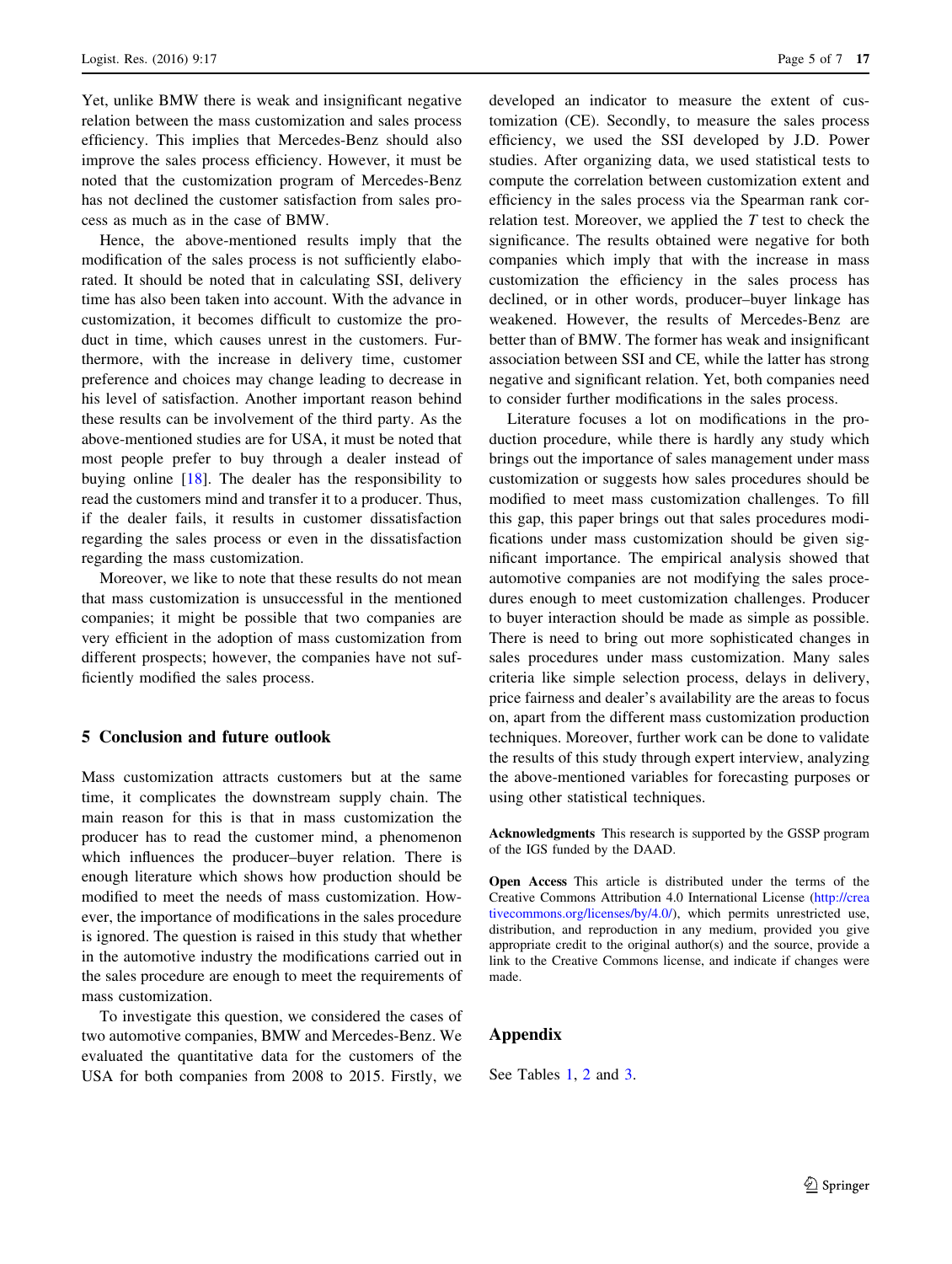| BMW series 6          |    | Exterior colors | Upholstery | Trim       | Wheel          |                | Steering wheel |   | Packages | Additional options | CE        |
|-----------------------|----|-----------------|------------|------------|----------------|----------------|----------------|---|----------|--------------------|-----------|
| 2015                  | 17 |                 | 12         | 6          | $\overline{4}$ | $\overline{c}$ |                | 7 |          | 13                 | 891,072   |
| 2014                  | 17 |                 | 11         | 6          | 4              |                |                |   |          | 13                 | 408,408   |
| 2013                  | 16 |                 | 16         | 6          | 4              |                |                |   |          | 13                 | 559,104   |
| 2012                  | 16 |                 | 16         | 6          | 4              |                |                |   |          | 13                 | 559,104   |
| 2011                  | 16 |                 | 16         | 6          | 4              |                |                |   |          | 13                 | 559,104   |
| 2010                  | 13 |                 | 5          | 3          | 3              |                |                | 3 |          | 13                 | 22,815    |
| 2009                  | 13 |                 | 6          | 3          | 3              |                |                | 3 |          | 15                 | 31,590    |
| 2008                  | 11 |                 | 6          | 3          | 3              |                |                | 3 |          | 15                 | 26,730    |
| Mercedes-Benz CLS 550 |    | Exterior colors |            | Upholstery | Trim           | Wheel          | Steering wheel |   | Packages | Additional options | $\!$ $\!$ |
| 2015                  |    | 15              |            | 11         | 5              | 4              |                |   | 5        | 5                  | 82,500    |
| 2014                  |    | 9               |            | 3          | 4              | $\overline{c}$ |                |   |          | 6                  | 6480      |
| 2013                  |    | 10              |            | 3          | $\overline{c}$ | $\overline{c}$ |                |   | 5        | 6                  | 3600      |
| 2012                  |    | 9               |            | 3          | $\overline{c}$ | 3              |                |   |          | 8                  | 6480      |
| 2011                  |    | 10              |            | 3          |                |                |                |   | 2        |                    | 120       |
| 2010                  |    | 10              |            | 3          |                |                |                |   | 3        |                    | 180       |
| 2009                  |    | 13              |            | 3          |                |                |                |   | 3        | 2                  | 234       |
| 2008                  |    | 11              |            | 4          | 2              | 2              |                |   | 6        | 6                  | 6336      |

<span id="page-5-0"></span>Table 1 Customization calculation for BMW 6er and Mercedes-Benz CLS for US customers Source: Authors calculation using broachers of the companies

There are several models used to calculate CE; here we present how to it is calculated only for one model of each company

Table 2 Variables weigh in SSI Source: Table constructed from the information in J.D. Power Associates [\[16\]](#page-6-0)

| Variable               | Rejecter/buyer | Weight $(\%)$ |  |
|------------------------|----------------|---------------|--|
| Working out deal       | Buyer          | 17            |  |
| Sales person           | Buyer          | 13            |  |
| Delivery process       | Buyer          | 11            |  |
| Dealership facility    | Buyer          | 10            |  |
| Sales person           | Rejecter       | 20            |  |
| Fairness of price      | Rejecter       | 12            |  |
| Facility               | Rejecter       | 6             |  |
| Inventory              | Rejecter       | 6             |  |
| Experience negotiation | Rejecter       | 5             |  |

Table 3 Data for customization extent and sales satisfaction index Source: CE calculated by author using several models of the respective companies, and SSI data are from J.D. Power Associates

| Year | <b>BMW</b> |           | Mercedes-Benz |         |  |
|------|------------|-----------|---------------|---------|--|
|      | SSI        | CE.       | SSI           | CE.     |  |
| 2015 | 731        | 1,695,157 | 749           | 427,707 |  |
| 2014 | 727        | 1,663,214 | 761           | 89.784  |  |
| 2013 | 712        | 2.098.880 | 728           | 55,900  |  |
| 2012 | 714        | 665,348   | 717           | 15,789  |  |
| 2011 | 677        | 486,248   | 701           | 7298    |  |
| 2010 | 799        | 106.821   | 815           | 13.806  |  |
| 2009 | 861        | 23.490    | 877           | 9655    |  |
| 2008 | 884        | 35,568    | 897           | 5917    |  |

# References

- 1. Cox WM, Alm R (1998) The right stuff: America's move to mass customization. Econ Rev Fed Reserve Bank Dallas 3–26
- 2. Liu G, Deitz GD (2011) Linking supply chain management with mass customization capability. Int J Phys Distrib Logist Manag 41(7):668–683
- 3. Mittal V, Katrichis JM, Kumar P (2001) Attribute performance and customer satisfaction over time: evidence from two field studies. J Serv Mark 15(5):343–356
- 4. Pollard D, Chuo S, Lee B (2011) Strategies for mass customization. J Bus Econ Res 6(7):77–86
- 5. Quelch JA, Kenny D (1994) Extend profits, not product lines. Harvard Bus Rev 72(5):153–160
- 6. Huffman C, Kahn BE (1998) Variety for sale: mass customization or mass confusion? J Retail 74(4):491–513
- 7. Kahn BE (1998) Dynamic relationships with customers: highvariety strategies. J Acad Mark Sci 26(1):45–53
- 8. Piller Frank (2003) Managing high variety: how to overcome the mass confusion phenomenon of customer co-design. University of Applied Sciences Basel, Diss
- 9. Wind J, Rangaswamy A (2001) Customerization: the next revolution in mass customization. J Int Mark 15(1):13–32
- 10. Grenci RT, Watts CA (2007) Maximizing customer value via mass customized e-consumer services. Bus Horiz 50(2):123–132
- 11. Wells John D, Gobeli David H (2003) The 3R framework: improving e-strategy across reach, richness, and range. Bus Horiz  $46(2):5-14$
- 12. Loureiro SM, Sardinha IMD, Reijnders L (2012) The effect of corporate social responsibility on consumer satisfaction and perceived value: the case of the automobile industry sector in Portugal. J Clean Prod 37:172–178
- 13. Patterson PG, Johnson LW, Spreng RA (1996) Modeling the determinants of customer satisfaction for business-to-business professional services. J Acad Mark Sci 25(1):4–17